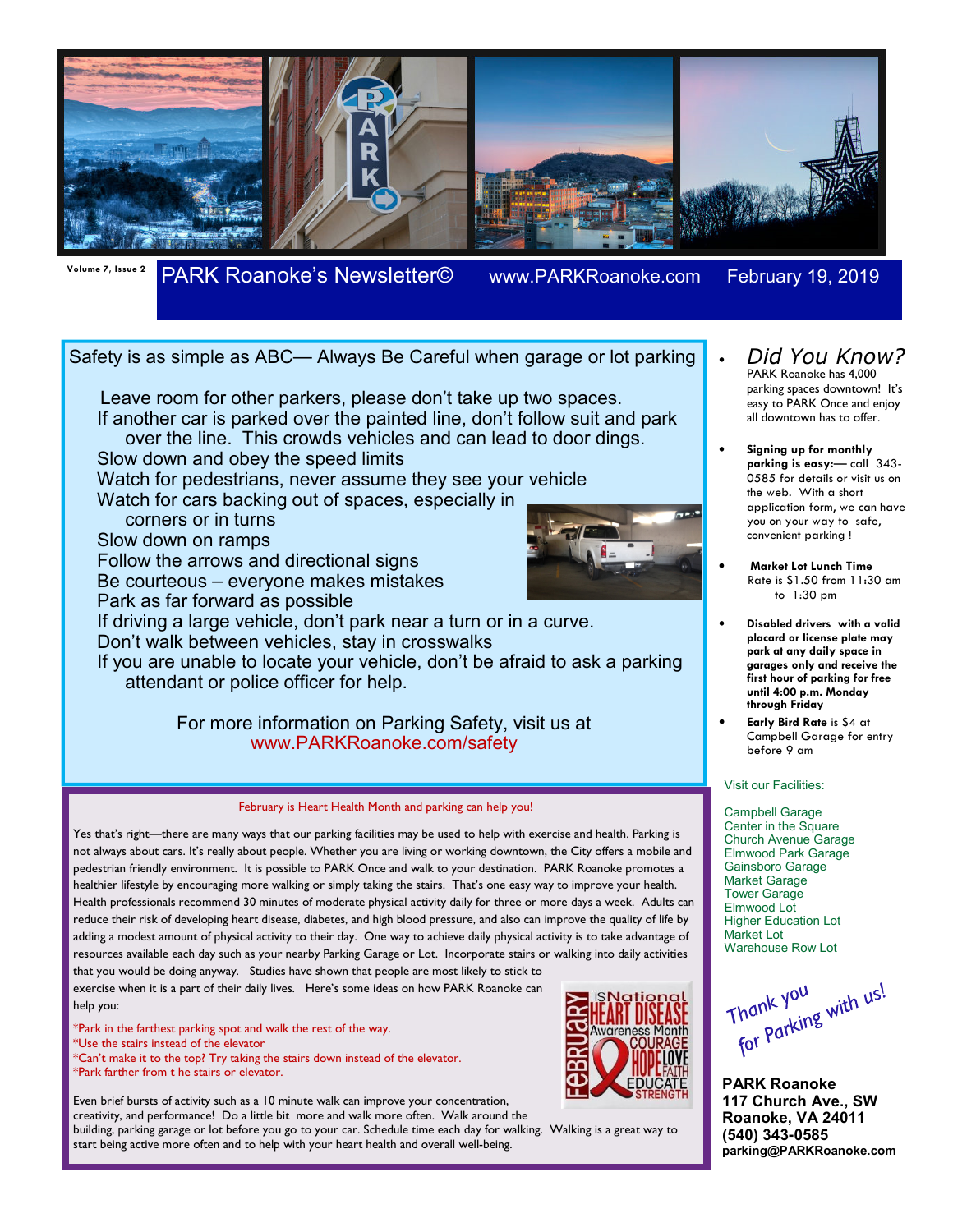

Payments for Monthly Parking and Citations may be paid on-line or over a toll free telephone line.

www.PARKRoanoke.com/payments or dial

1-888-272-9829 Option 3 and Use Jurisdiction Code 6246 A nominal processing fee applies to credit/debit card/e-check payments.

**PARK Roanoke** P. O. Box 83 Roanoke, VA 24002 117 Church Avenue, SW Roanoke, VA 24011

Phone: 540-343-0585 Fax: 540-342-6447 E-mail: parking@PARKRoanoke.com

 $\lambda$ 



#### **Across**

5. 3 types of parking: daily, reserved, and

6. Synonym for a driver or Spiderman 'Peter

8. PARK Roanoke offers 4,100 of these parking spaces

- 11. Often called a cashier, but is so much more 13. Helps us improve
- gets the worm or a parking 14.
- discount
- 15. Located in 12 places
- 18. Parking with a Purchase
- 19. Your rear view mirror needs this
- 20. The url is www.PARKRoanoke.com
- 21. You're on your own with this box
- 23. The Epicenter of the Roanoke Valley

#### Down

- 1. A geometric shape to control traffic
- 2. Garage with a Makeover
- 3. Parking on Sundays
- 4. Used for locating parking
- 5. Walking, driving, buses, biking, etc...
- 7. Social Media for quick parking news
- 9. The newest garage
- 10. Monthly information vehicle
- 12. The Guggenheim-like garage

16. What early birds and students have in common

17. Applies to both drivers and pedestrians

22. Garage synonymous with obelisk, monolith, fortress